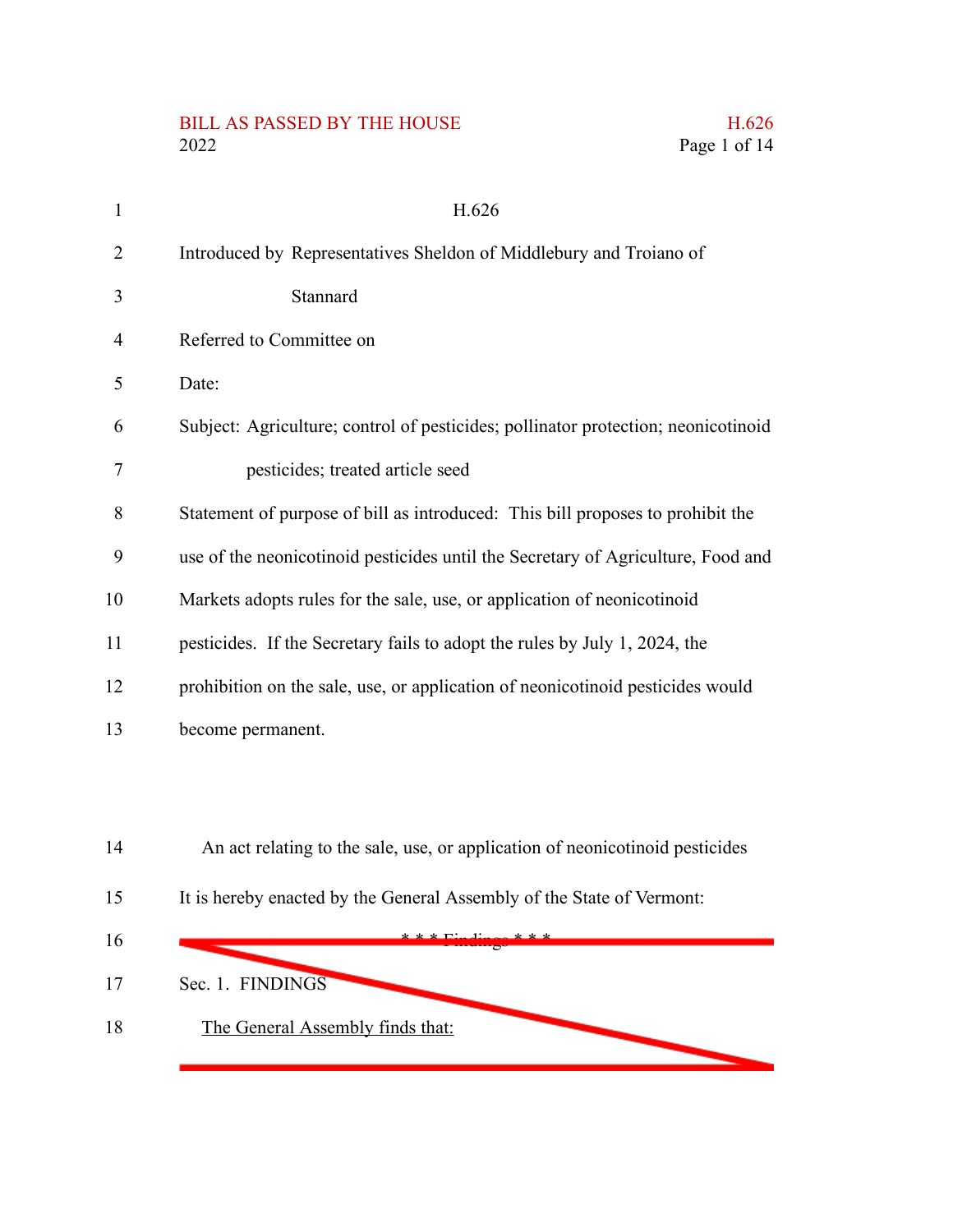| $\mathbf{1}$   | (1) Doughly and third of the global food gunnly and 75 neroont of all        |
|----------------|------------------------------------------------------------------------------|
| $\overline{2}$ | agricultural crops depend on pollination by bees, birds, and other wildlife, |
| 3              | including many of the fruits, vegetables, nuts, and seeds we eat every day.  |
| 4              | (2) In Vermont, native pollinators are vital to the State's agricultural     |
| 5              | systems, and proceding the health of pollinators is necessary to ensure the  |
| 6              | viability of farming in Vermont.                                             |
| 7              | (3) Neonicotinoid pesticides are a relatively new class of synthetic         |
| 8              | insecticides introduced in the 1990s that were rapidly adopted by the        |
| 9              | agricultural industry to the point that they are now the most widely applied |
| 10             | class of pesticide in the world.                                             |
| 11             | (4) In Vermont, neonicotinoid pesticides for farming are most                |
| 12             | commonly found as powdered coatings on seeds and are applied almost every    |
| 13             | time treated seed is planted.                                                |
| 14             | (5) Seed coatings, however, violate science-based negrated pest              |
| 15             | management (IPM) principles, as IPM guidelines recommend applying            |
| 16             | pesticides not on the presumption of a pest problem but only when pests are  |
| 17             | present at damaging levels and other control methods have failed.            |
| 18             | (6) Consequently, the use or overuse of neonicotinoid pesticides has         |
| 19             | been miked to pommator decime worldwide.                                     |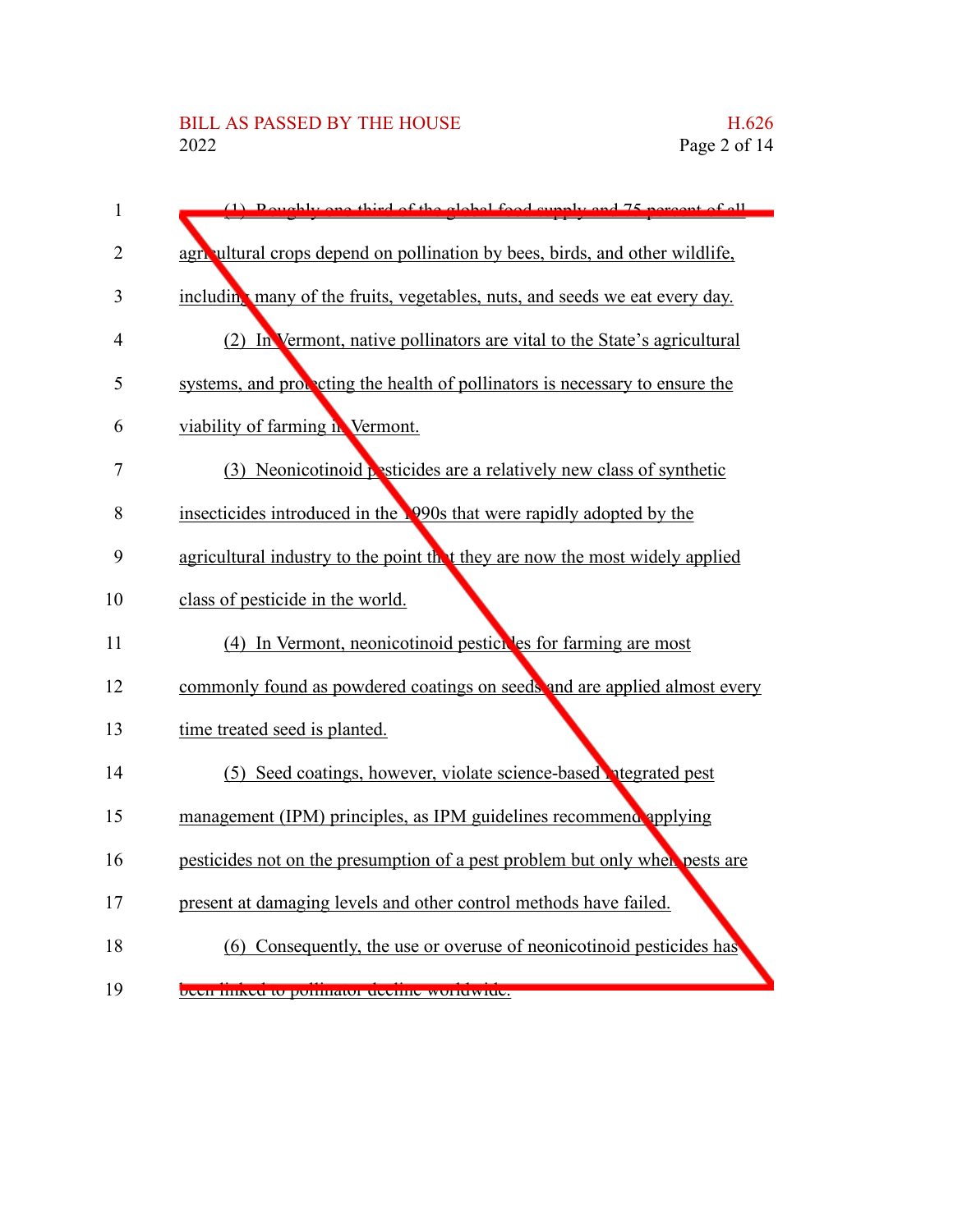| 1              | (7) In 2012, a study demonstrated that a negotiacide period called                |
|----------------|-----------------------------------------------------------------------------------|
| $\overline{2}$ | thia nethoxam can cause high mortality in honeybees by compromising their         |
| 3              | ability <b>b</b> navigate back to the hive.                                       |
| 4              | (8) <b>h.</b> 2014, a Harvard School of Public Health study confirmed that        |
| 5              | low doses of a <b>r</b> eonicotinoid pesticide called imidacloprid contributed to |
| 6              | colony collapse discrider in bees.                                                |
| 7              | (9) In 2015, a study showed that the levels of neonicotinoid pesticides           |
| 8              | currently used in agriculture causes both impairment of bees' brain cells and     |
| 9              | poor performance by the colon                                                     |
| 10             | (10) In 2016, the Vermont Goneral Assembly enacted 2016 Acts and                  |
| 11             | Resolves No. 83 to establish the Pollina for Protection Committee to              |
| 12             | recommend measures the State can take to protect pollinator populations.          |
| 13             | $(11)$ In 2017, the Vermont Pollinator Probection Committee issued its            |
| 14             | recommendations to the General Assembly, including multiple recommended           |
| 15             | changes to the State's pesticide rules to mitigate the effects of neonicotinoid   |
| 16             | pesticides on pollinator populations. To date, none of the recommended            |
| 17             | changes to the State pesticides rules have been adopted.                          |
| 18             | (12) Subsequent studies demonstrated that bees exposed to                         |
| 19             | neonicotinoid pesticides from corn crops or nontarget pollen have decreed         |
| 20             | survival and immune responses in bees and that 75 percent of global honey         |
| 21             | мирну запиркъ социаниет истеставле теметъ от неописопноти резистием.              |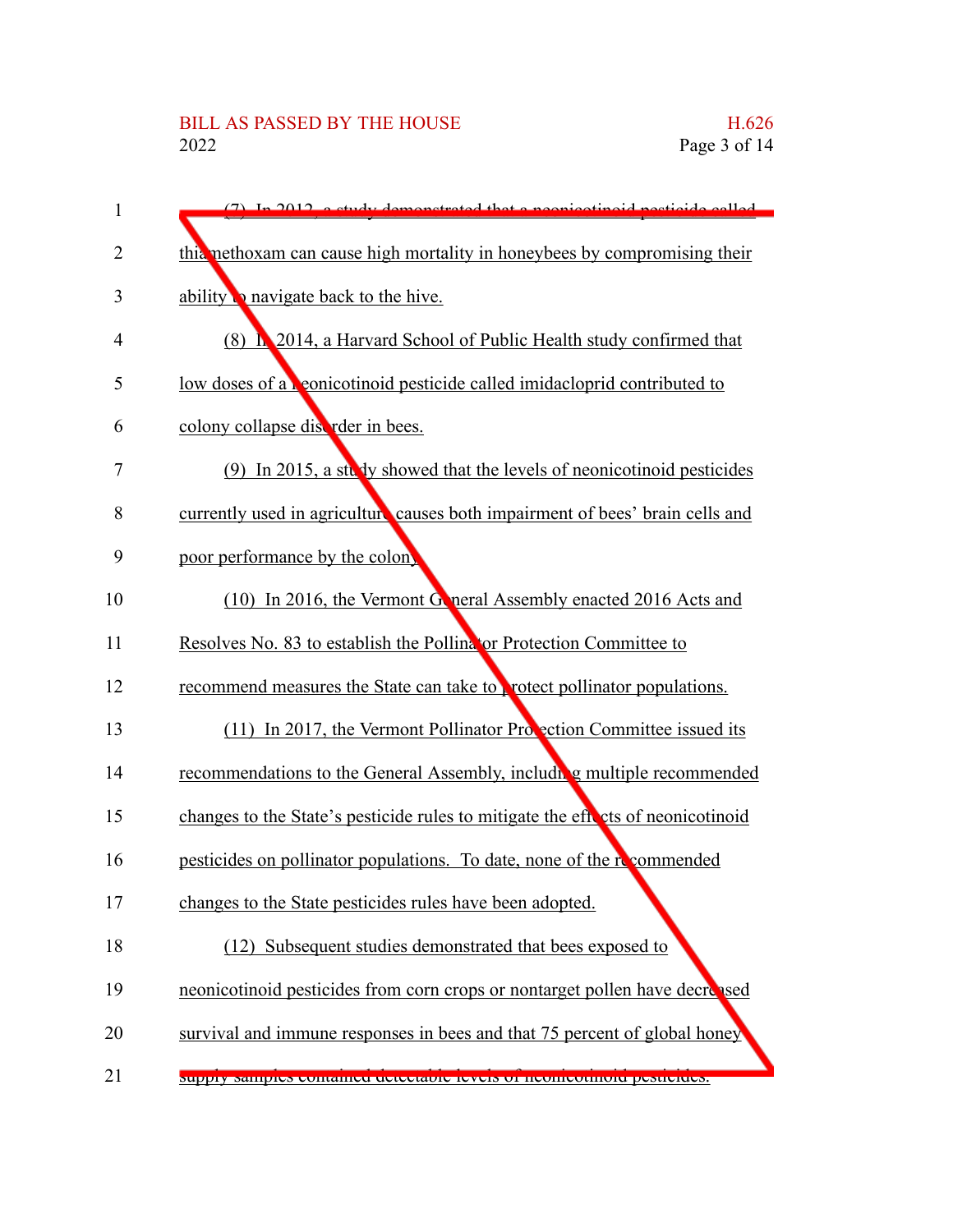# BILL AS PASSED BY THE HOUSE H.626<br>2022 Page 4 of 14

| 1  | $(12)$ In 2021 the U.S. Environmental Protection Agency (EDA) issued                     |
|----|------------------------------------------------------------------------------------------|
| 2  | dra <sup>t</sup> biological evaluations of three neonicotinoid pesticides: clothianidin, |
| 3  | imidach prid and thiamethoxam. The EPA biological evaluations determined                 |
| 4  | that:                                                                                    |
| 5  | (A) continuity of the exposure is highly toxic to bees on an acute exposure basis        |
| 6  | and that data sugges ted potential effects on honeybee and bumble bee                    |
| 7  | populations;                                                                             |
| 8  | (B) clothianidin is likely to adversely affect 67 percent of all                         |
| 9  | threatened and endangered species of wildlife;                                           |
| 10 | (C) imidacloprid is highly toxic to bees and birds on an acute                           |
| 11 | exposure basis;                                                                          |
| 12 | (D) imidacloprid is likely to adversely affect 79 percent of all                         |
| 13 | threatened and endangered species of wildlife;                                           |
| 14 | (E) thiamethoxam is highly toxic to bees on an acute exposure basis                      |
| 15 | with additional potential effects to honeybees that manness to impacts to                |
| 16 | numbers of adults and decreases in brood size; and                                       |
| 17 | thiamethoxam is likely to adversely affect 77 percent of                                 |
| 18 | threatened and endangered species of wildlife.                                           |
| 19 | (14) Despite its findings in its own biological evaluations, EPA                         |
| 20 | continues to allow clothianidin, imidacloprid, thiamethoxam, and other                   |
| 21 | treutification desticities to be used for agriculture and other uses, about              |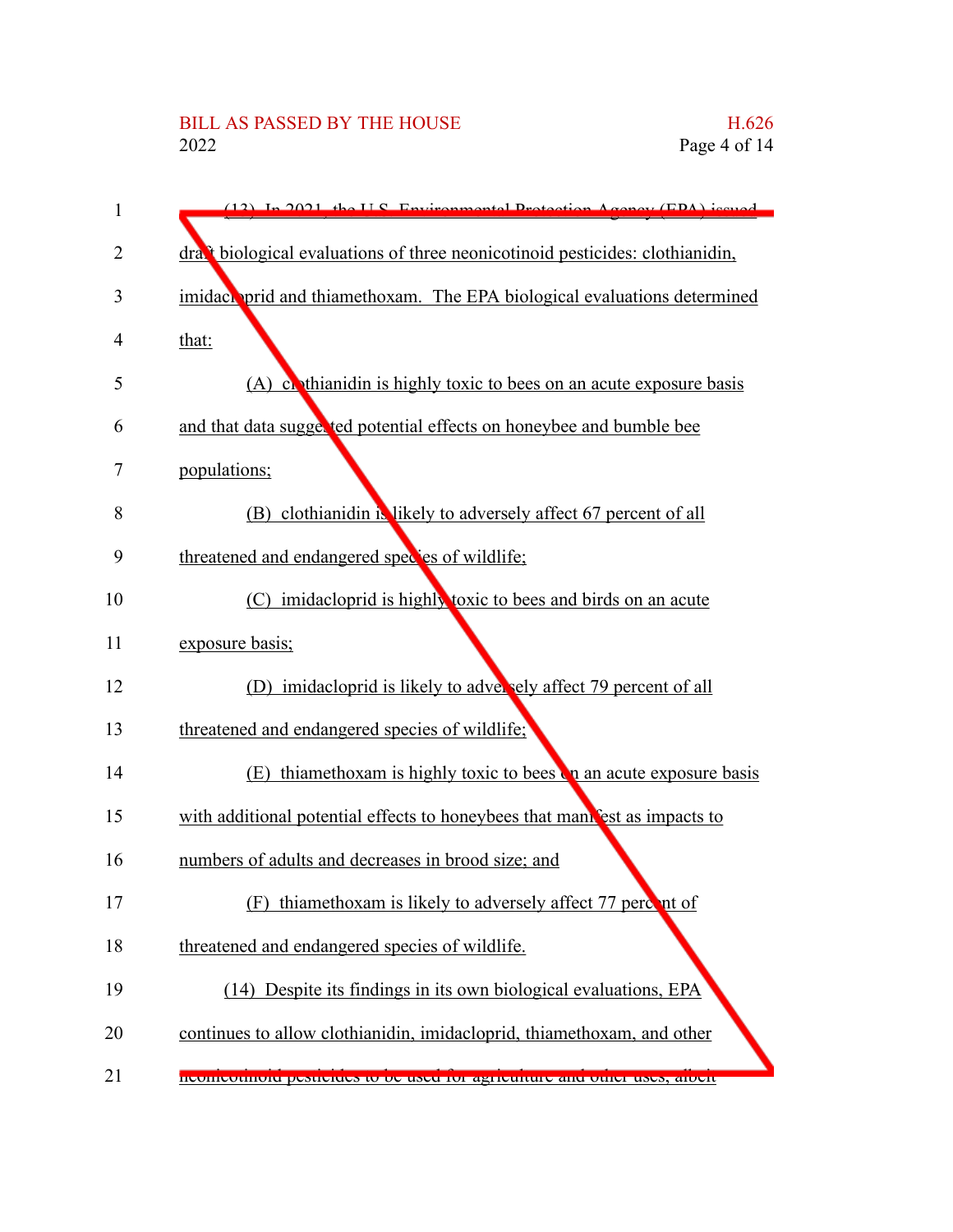| 1  | et to notential menogement measures first proposed in 2020, but still not         |
|----|-----------------------------------------------------------------------------------|
| 2  | implemented.                                                                      |
| 3  | ( <b>N</b> ) To protect the pollinators, birds, and threatened and endangered     |
| 4  | species of Wymont while also protecting the long-term viability of farming in     |
| 5  | the State, the General Assembly should ban the use of the neonicotinoid           |
| 6  | pesticides until the Vermont Agency of Agriculture, Food and Markets has          |
| 7  | revised the State pesticide rules to implement integrated pest management         |
| 8  | requirements for the use of n onicotinoid pesticides, including best              |
| 9  | management practices to prevent harm to pollinators, birds, and threatened        |
| 10 | species.                                                                          |
| 11 | (16) If the Agency of Agriculture, Tood and Markets does not amend                |
| 12 | the pesticide rules as required, the statutory prohibition on the use of          |
| 13 | neonicotinoid pesticides should become permanent                                  |
| 14 | *** Ban on Neonicotinoid Pesticides; Reversion upon Rulemaking ***                |
| 15 | Sec. 2. 6 V.S.A. § 918(f) is amended to read:                                     |
| 16 | (f) The Secretary shall register as a restricted use pesticide any                |
| 17 | neonicotinoid pesticide labeled as approved for outdoor use that is listributed,  |
| 18 | sold, sold into, or offered for sale within the State or delivered for            |
| 19 | transportation or transported in intrastate commerce or between points with       |
| 20 | this state unough any point outside this state, provided that the secretary share |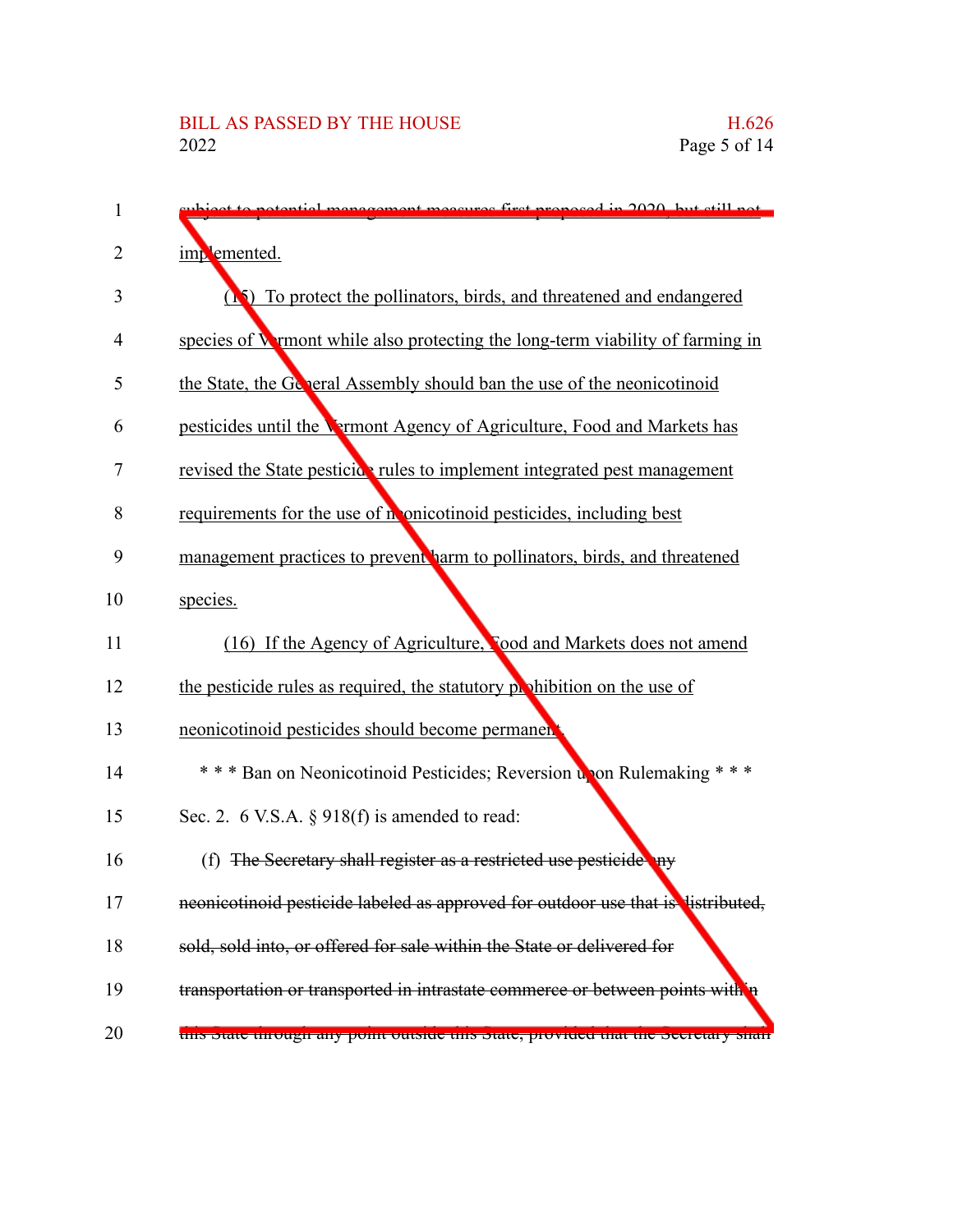## BILL AS PASSED BY THE HOUSE H.626<br>2022 Page 6 of 14

| following products as restricted use pesticides, unless eleccified                      |
|-----------------------------------------------------------------------------------------|
| under federal law as restricted use products:                                           |
| $\left(\bullet\right)$ pet care products used for preventing, destroying, repelling, or |
| mitigating leas, mites, ticks, heartworms, or other insects or organisms;               |
| (2) personal care products used for preventing, destroying, repelling, or               |
| mitigating lice or be dbugs;                                                            |
| (3) indoor pest control products used for preventing, destroying,                       |
| repelling, or mitigating insects indoors; and                                           |
| $(4)(1)$ treated article seed No person shall sell, use, or apply                       |
| neonicotinoid pesticides in the State except when authorized by the Secretary           |
| under subdivision (2) of this subsection                                                |
| (2) the Secretary may authorize the $\mathbf{u}$ a present a neonicotinual              |
| pesticide upon a determination that a threat to <b>Vermont</b> crops exists that        |
| requires the use of that pesticide and no other pesticide or class of pesticides        |
| would be effective in addressing the threat.                                            |
| Sec. 3. 6 V.S.A. $\S$ 918(f) is amended to read:                                        |
| $(f)(1)$ No person shall sell, use, or apply neonicotinoid pestivides in the            |
| State except when authorized by the Secretary under subdivision $(2)$ of this           |
| subsection.                                                                             |
| (2) the Secretary may authorize the use or application of a neonicotil pid              |
| pesticiue upon a uetermination that a tineat to vermont crops exists that               |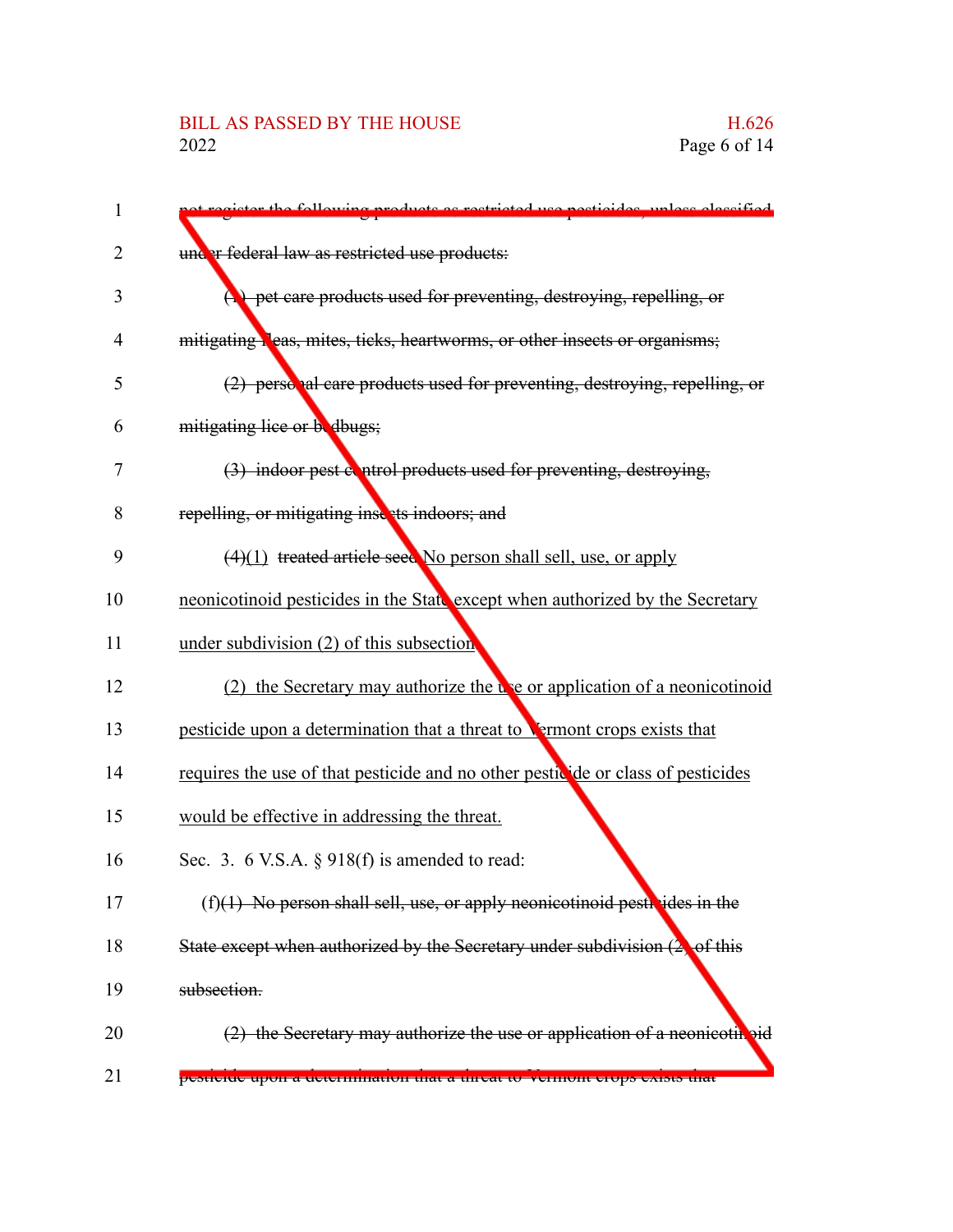| 1              | the use of that pecticide and no other pecticide or class of pecticides             |
|----------------|-------------------------------------------------------------------------------------|
| $\overline{2}$ | would be effective in addressing the threat The Secretary shall register as a       |
| 3              | restricted use pesticide any neonicotinoid pesticide authorized under the rules     |
| 4              | required by his chapter and labeled as approved for outdoor use that is             |
| 5              | distributed, sold, sold into, or offered for sale within the State or delivered for |
| 6              | transportation or transported in intrastate commerce or between points within       |
| 7              | this State through any point outside this State, provided that the Secretary shall  |
| 8              | not register the following products as restricted use pesticides, unless required   |
| 9              | to be registered as restricted use under the rules required by this chapter or      |
| 10             | unless classified under federal law as restricted use products:                     |
| 11             | (1) pet care products used for preventing, destroying, repelling, or                |
| 12             | mitigating fleas, mites, ticks, heartworms, or ther insects or organisms;           |
| 13             | (2) personal care products used for preventing, destroying, repelling, or           |
| 14             | mitigating lice or bedbugs;                                                         |
| 15             | (3) indoor pest control products used for preventing destroying,                    |
| 16             | repelling, or mitigating insects indoors; and                                       |
| 17             | (4) treated article seed that is not coated with a neonicotinoul pesticide.         |
| 18             | Sec. 4. IMPLEMENTATION; EFFECTIVE DATE; REPEAL                                      |
| 19             | (a) Sec. 2 (ban on use of neonicotinoid pesticides) of this act shall take          |
| 20             | <u> GHECL OIL JUTY 1, ZUZZ.</u>                                                     |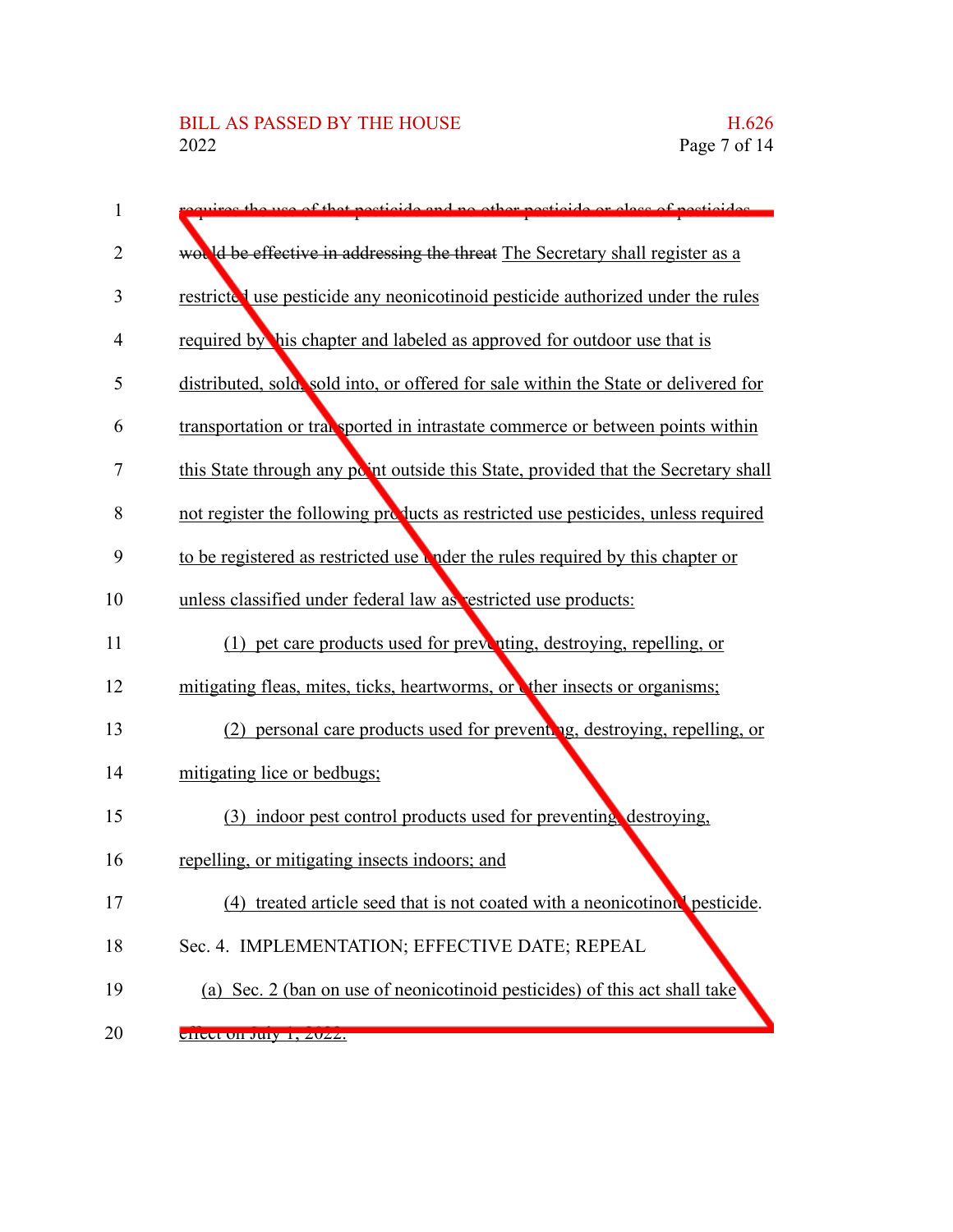| 1              | See 2 (revergion to regulation of negotiating de executive use) of                    |
|----------------|---------------------------------------------------------------------------------------|
| 2              | this act shall take effect on the effective date of the rules required under          |
| 3              | 6 V.S.A. § 918a for the application of neonicotinoid pesticides in the State.         |
| $\overline{4}$ | (c) If the Secretary of Agriculture, Food and Markets fails to adopt the              |
| 5              | <u>rules required under 6 V.S.A. § 918a on or before July 1, 2024, Sec. 3 of this</u> |
| 6              | act (reversion to regulation of neonicotinoids as restricted use) and 6 V.S.A.        |
| 7              | § 918a (neonicotinoid pesticide rulemaking) shall be repealed on July 1, 2024         |
| 8              | and the prohibition on the sele, use, or application of neonicotinoid pesticides      |
| 9              | under 6 V.S.A. § 918(f) as enacted by Sec. 2 of this act shall control the sale,      |
| 10             | use, or application of neonicotinoid pesticides in the State.                         |
| 11             | *** Rules for Application of Neonicotinoid Pesticides ***                             |
| 12             | Sec. 5. 6 V.S.A. § 918a is added to read:                                             |
| 13             | § 918a. RULES FOR SALE, USE, OR APPLICATION OF                                        |
| 14             | NEONICOTONOID PESTICIDES                                                              |
| 15             | The Secretary shall adopt by rule requirements for the sale, use, or                  |
| 16             | application of neonicotinoid pesticides in the State. The rules shall include:        |
| 17             | required integrated pest management practices to be replemented                       |
| 18             | prior to use of neonicotinoid pesticides or treated article seed coated with          |
| 19             | neonicotinoid pesticides;                                                             |
| 20             | best management practices, restrictions, or prohibitions on the use or                |
| 21             | apprication or neomeotinoid pesticides that are inginy toxic to bees, offus, and      |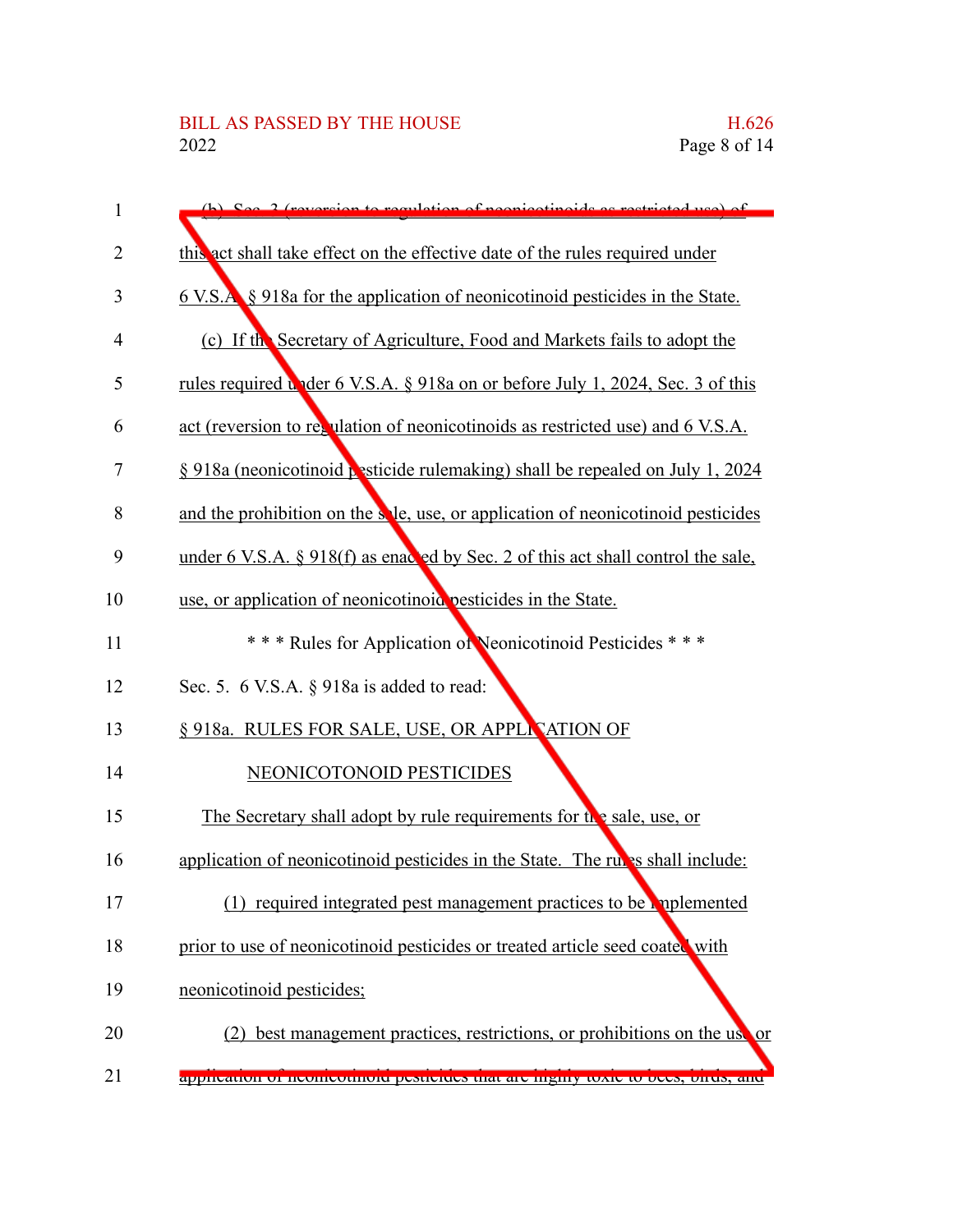## BILL AS PASSED BY THE HOUSE H.626<br>2022 Page 9 of 14

| 1              | wildlife including provisions addressing second emplication, emplication in             |
|----------------|-----------------------------------------------------------------------------------------|
| $\overline{2}$ | proximity to flowering trees or plants, and time of day application;                    |
| 3              | <b>Q</b> requirements for buffers of at least 50 feet from pollinator foraging          |
| 4              | sites, in which neonicotinoid pesticides shall not be used or applied;                  |
| 5              | (4) restrictions on the application of neonicotinoid pesticides when                    |
| 6              | environmental conditions, such as wind, increase the potential for drift of the         |
| 7              | pesticide away from the land where it is used or applied;                               |
| 8              | (5) a statewide prohibition on application of neonicotinoid pesticides to               |
| 9              | ornamental plants accessible to pollinators when the pesticide is applied by soil       |
| 10             | drench, trunk injection, foliar, and <b>c</b> asal bark sprays;                         |
| 11             | (6) requirements for reporting the use of neonicotinoid pesticides and                  |
| 12             | treated article seed coated with neonicotino. I pesticides, including reporting         |
| 13             | the location of use and the amount of pesticide <b>r</b> treated article seed used; and |
| 14             | (7) requirements for equipment or planters used to apply neonicotinoid                  |
| 15             | pesticides or treated article seed coated with neonicotin id pesticides.                |
| 16             | *** Practicable Alternatives ***                                                        |
| 17             | Sec. 6. SECRETARY OF AGRICULTURE, FOOD AND MARKETS;                                     |
| 18             | PRACTICABLE ALTERNATIVES                                                                |
| 19             | The Secretary of Agriculture, Food and Markets, in consultation with the                |
| 20             | Secretary of Natural Resources, shall identify practicable and feasible                 |
| 21             | anchiames to the use of heomeomore pesiteties containing the active                     |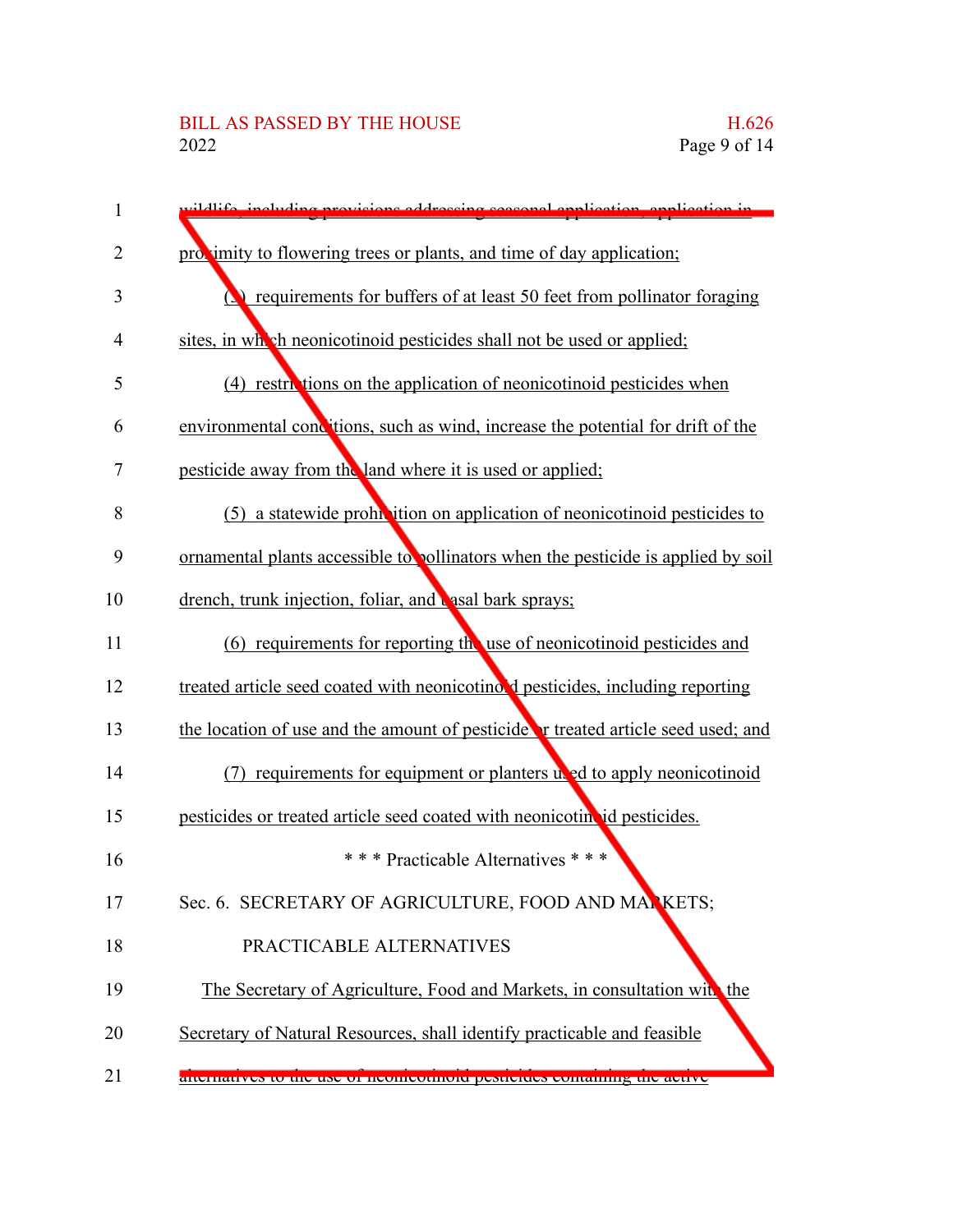

*Sec. 1. 6 V.S.A. § 1105a is amended to read:*

*§ 1105a. TREATED ARTICLES; POWERS OF SECRETARY; BEST*

#### *MANAGEMENT PRACTICES*

*(a) The Secretary of Agriculture, Food and Markets, upon the recommendation of the Agricultural Innovation Board, may adopt by rule:*

*(1) best management practices (BMPs), standards, procedures, and requirements relating to the sale, use, storage, or disposal of treated articles the use of which the Agricultural Innovation Board has determined will have a hazardous or long-term deleterious effect on the environment, presents a likely risk to human health, or is dangerous;*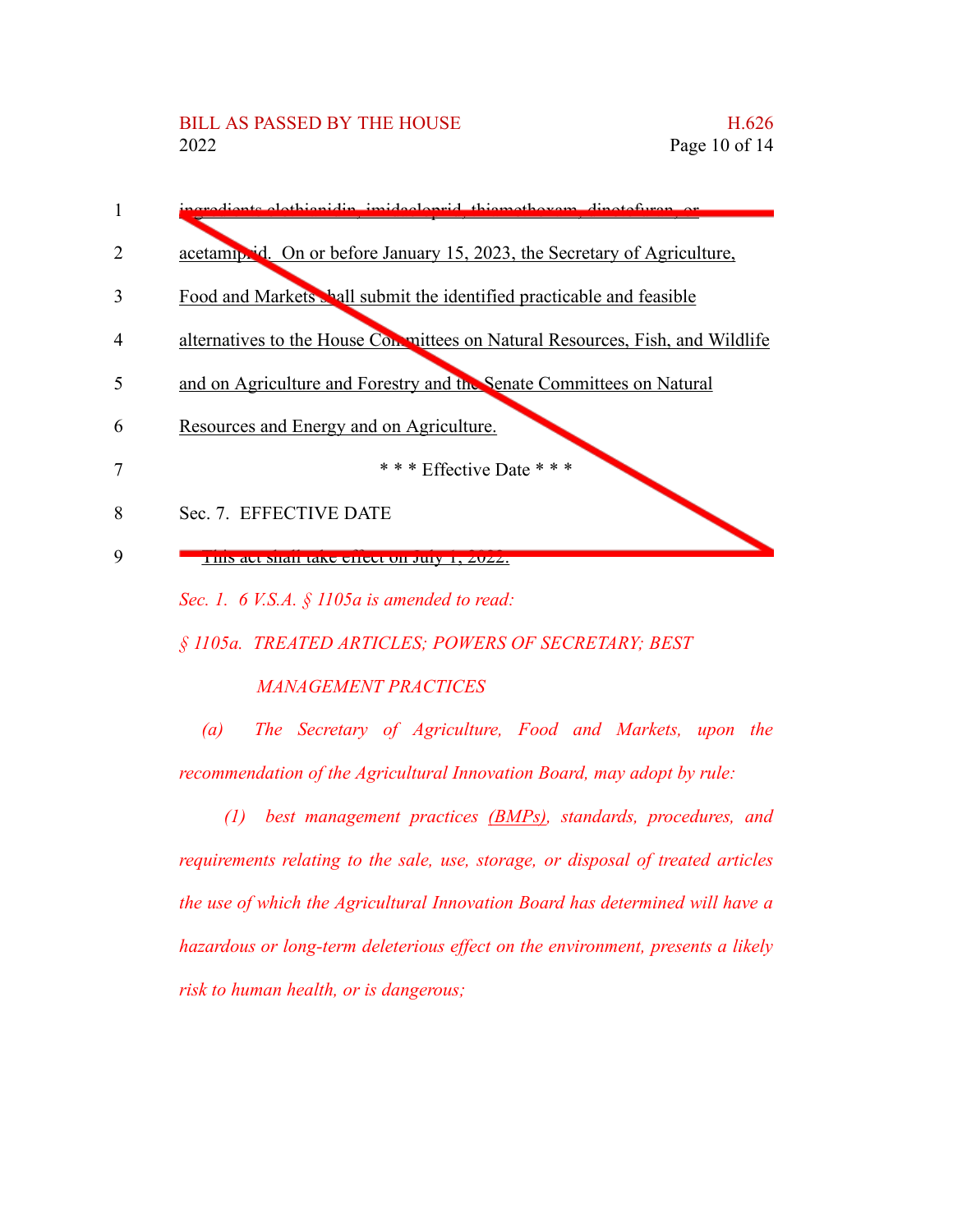*(2) requirements for the response to or corrective actions for exigent circumstances or contamination from a treated article that presents a threat to human health or the environment;*

*(3) requirements for the examination or inspection of treated articles the use of which the Agricultural Innovation Board has determined will have a hazardous or long-term deleterious effect on the environment, presents a likely risk to human health, or is dangerous;*

*(4) requirements for persons selling treated articles to keep or make available to the Secretary records of sale of treated articles, and what treatments were received, the use of which the Agricultural Innovation Board has determined will have a hazardous or long-term deleterious effect on the environment, presents a likely risk to human health, or is dangerous; or*

*(5) requirements for reporting of incidents resulting from accidental contamination from or misuse of treated articles the use of which the Agricultural Innovation Board has determined will have a hazardous or longterm deleterious effect on the environment, presents a likely risk to human health, or is dangerous.*

*(b) At least 30 days prior to prefiling a rule authorized under subsection (a) or subsection (c) of this section with the Interagency Committee on Administrative Rules under 3 V.S.A. § 837, the Secretary shall submit a copy of*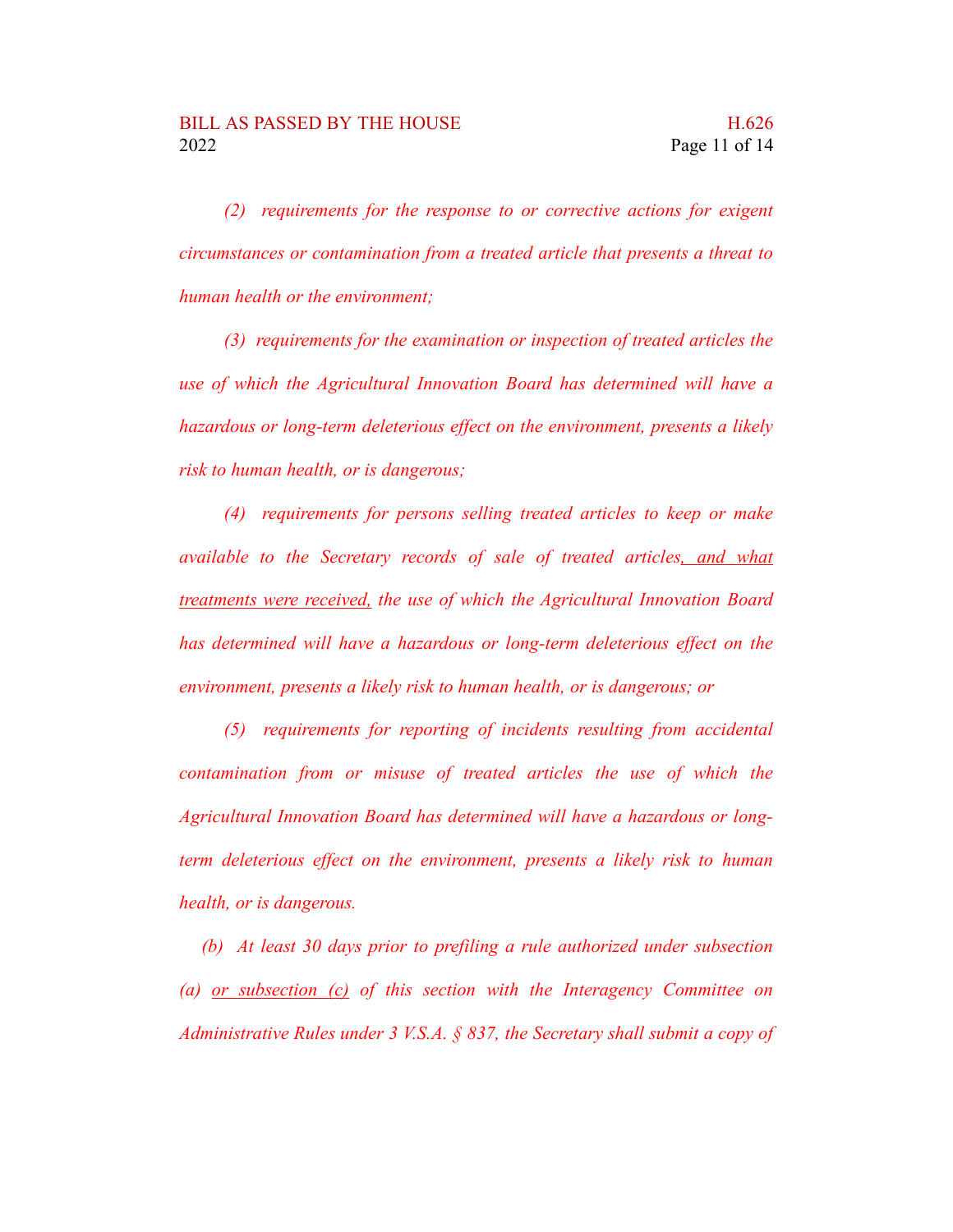*the draft rule to the Senate Committee on Agriculture and the House Committee on Agriculture and Forestry for review.*

*(c)(1) Under subsection (a) of this section, the Secretary of Agriculture, Food and Markets, after consultation with the Agricultural Innovation Board, shall adopt by rule BMPs for the use of treated article seeds in the State. In developing the rules with the Agricultural Innovation Board, the Secretary shall address:*

*(A) establishment of threshold levels of pest pressure required prior to use of treated article seeds;*

*(B) availability of nontreated article seeds;*

*(C) economic impact from crop loss as compared to crop yield when*

*treated article seeds are used;*

*(D) relative toxicities of different treated article seeds and effects of treated article seeds on human health and the environment;*

*(E) surveillance and monitoring techniques for in-field pest pressure;*

*(F) ways to reduce pest harborage from conservation tillage practices; and*

*(G) criteria for a system of approval of treated article seeds.*

*(2) In implementing the rules required under this subsection, the Secretary of Agriculture, Food and Markets shall work with farmers, seed companies, and other relevant parties to ensure that farmers have access to*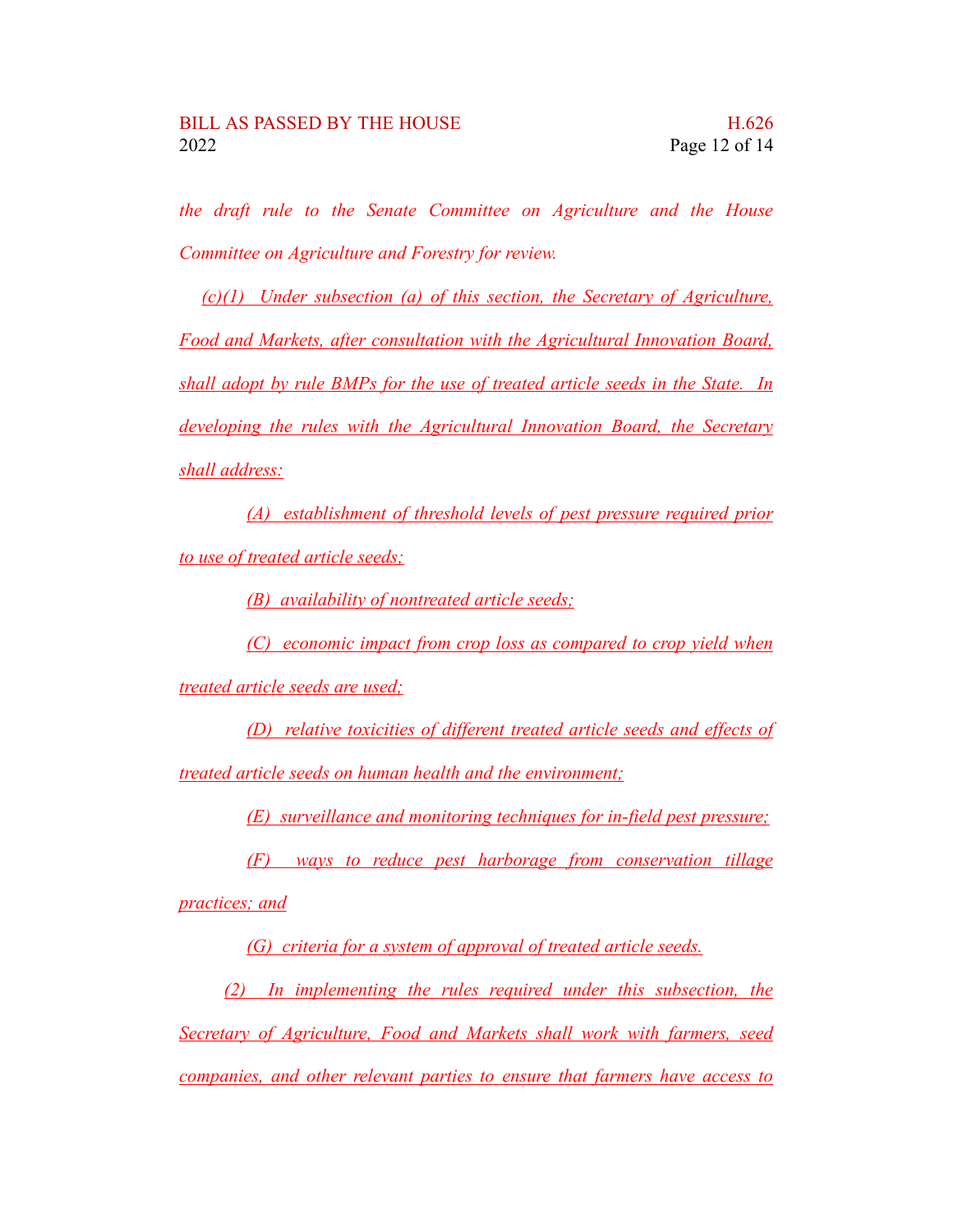*appropriate varieties and amounts of untreated seed or treated seed that has not been treated with a neonicotinoid pesticide.*

*Sec. 2. 6 V.S.A. § 3036 is added to read:*

*§ 3036. MONITORING OF POLLINATOR HEALTH*

*The Secretary of Agriculture, Food and Markets shall monitor managed pollinator health to establish pollinator health benchmarks for Vermont, including:*

*(1) presence of pesticides in hives;*

*(2) mite pressure;*

*(3) disease pressure;*

*(4) mite control methods;*

*(5) genetic influence on survival;*

*(6) winter survival rate; and*

*(7) forage availability.*

*Sec. 3. IMPLEMENTATION; RULEMAKING*

*The Secretary of Agriculture, Food and Markets shall adopt the rules required under 6 V.S.A. § 1105a for the use of treated article seeds on or before*

*July 1, 2024.*

*Sec. 4. AGENCY OF AGRICULTURE, FOOD AND MARKETS;*

*RESIDUALS MANAGEMENT POSITIONS*